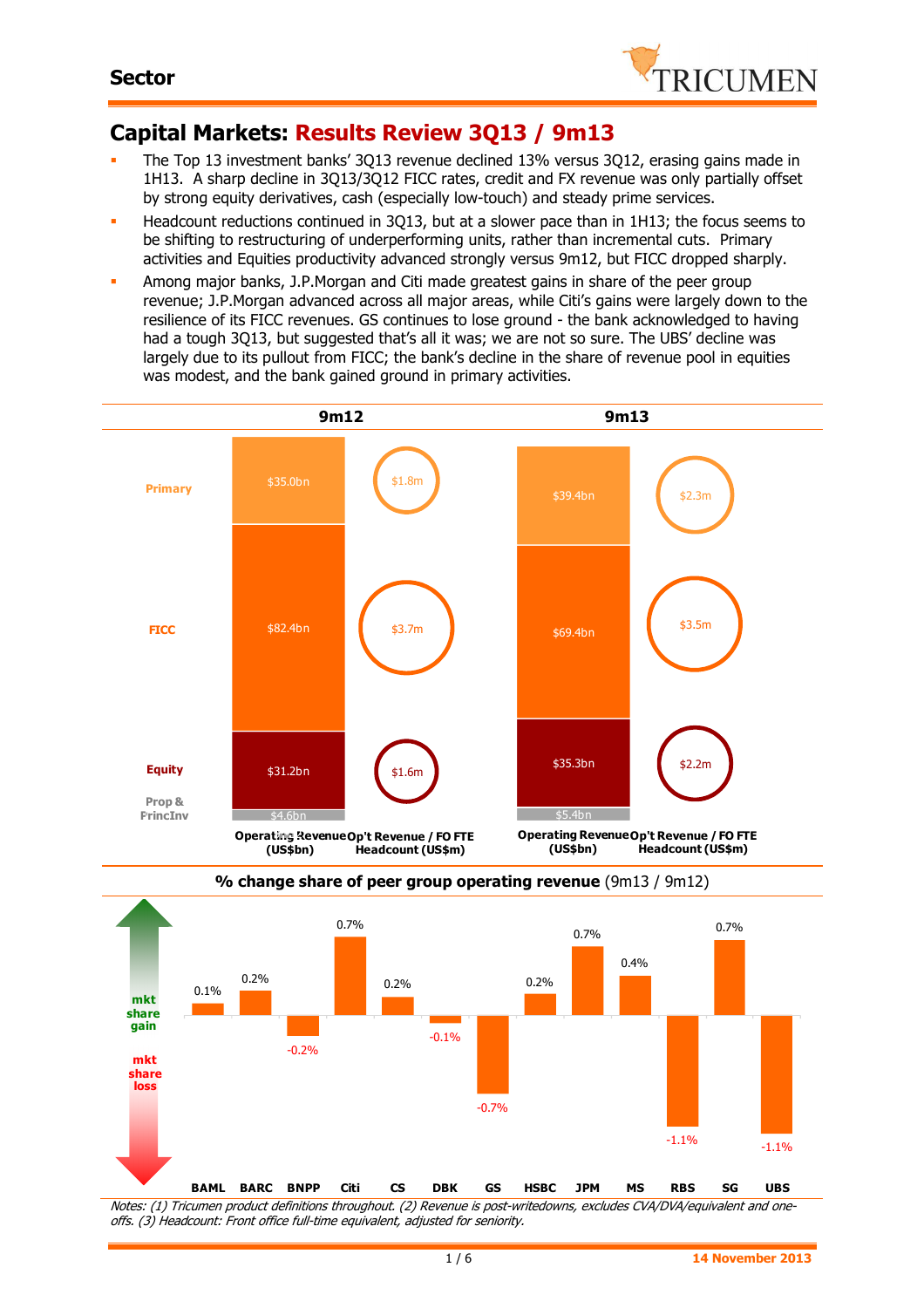

# **Primary issuance & Advisory**

- In 3Q13, DCM extended year-on-year gains of 1H13. For the banks in this report, bond fees were flat versus 3Q12, with modest growth in volume being negated by lower margins; high yield (especially outside the US) was resilient and emerging market bonds grew. Loan fees jumped 15% in 3Q13/3Q12 and 11% in 9m13/9m12; leveraged deals were the key driver, despite a sharp decline versus 3Q12. Securitisation in the US fell in both Agency MBS and CMBS in 3Q13. MBS trading weakened at the start of 3Q13 on falling volumes and tighter margins, but picked up in September. After a strong 2Q13, CMBS issuance in Europe faltered but RMBS and ABS grew.
- Relative to 3Q12, ECM fees grew in all regions except APAC ex-Japan, where Chinese IPOs faltered. In the US, margins surged on growing supply; several of our sources expect to see the same in EMEA in 4Q13/1Q14. Converts had a strong quarter versus 3Q12.
- M&A volumes grew strongly, driven by US, but also Europe (despite the strong EUR) and APAC. There are signs of margin contraction, but most banks agree that backlogs are very high indeed.



Notes: (1) Tricumen product definitions throughout. (2) Revenue is post-writedowns, excludes CVA/DVA/equivalent and oneoffs. (3) Headcount: Front office full-time equivalent, adjusted for seniority.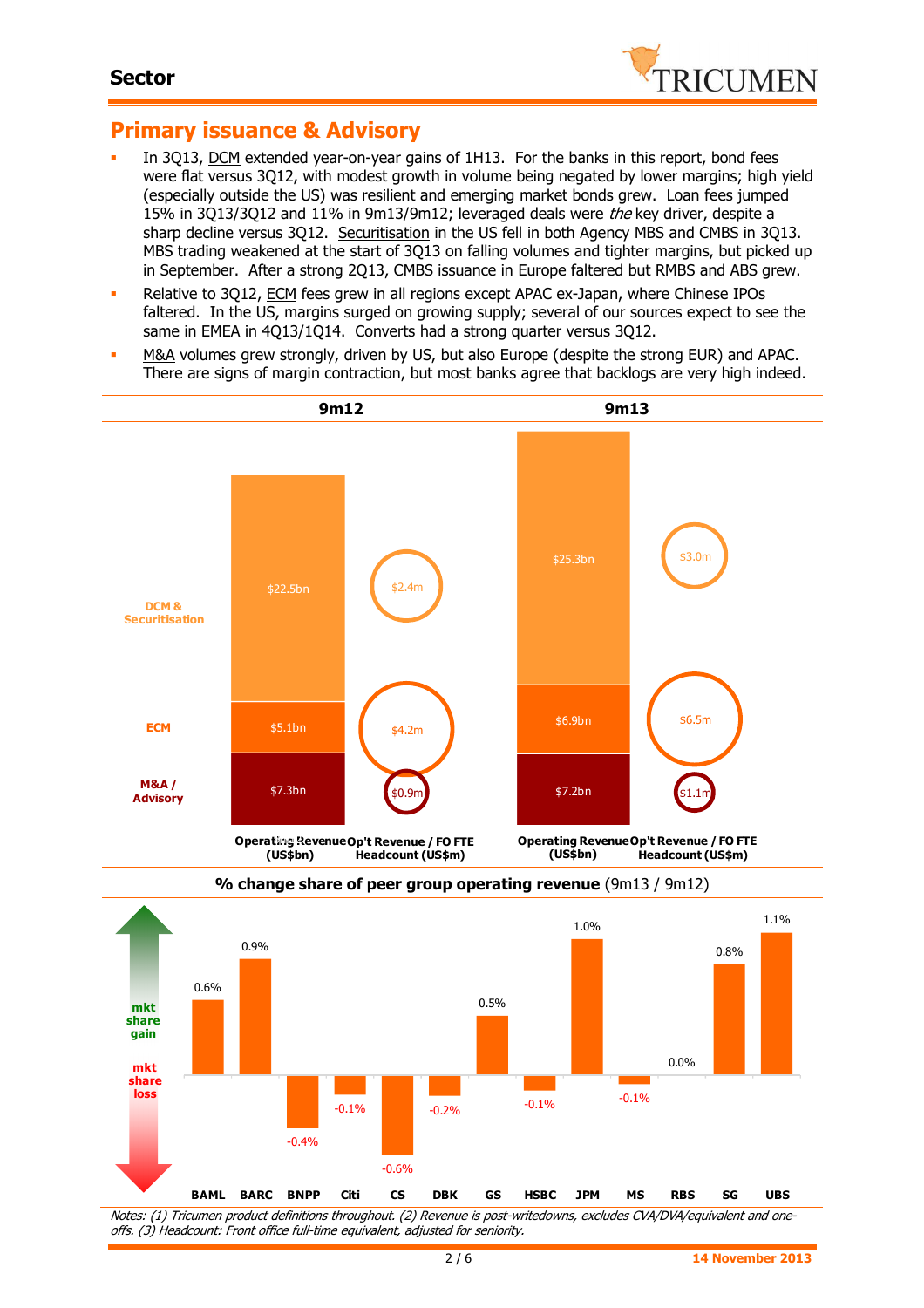#### **Sector**



### **FICC**

- The G10 FX trading revenues fell slightly in 3Q13/3Q12; this, however, did little to dent a strong advance in 9m13/9m12, which was driven in part by equity-related trading in Japan. Emerging markets FX remain an area of weakness. There is little sign of a recovery in margins.
- Rates trading was the key area of weakness: the banks' 3Q13 revenues were barely 50% of the 3Q12 level; this extends a decline seen in 1H13. The US flow markets and global short end suffered the steepest drop; structured rates and developed APAC were comparatively resilient.
- Credit revenues also plunged in 3Q13: down 26% y/y. Emerging markets debt trading and APAC underperformed, and some banks also took losses on legacy inventory. The high yield market – an area of strength in 1H13 – declined.
- Commodities revenue grew due to metals, softs, and APAC. Having missed the Sept-13 deadline, the Fed is still considering whether to allow banks to continue operating in physical commodities.

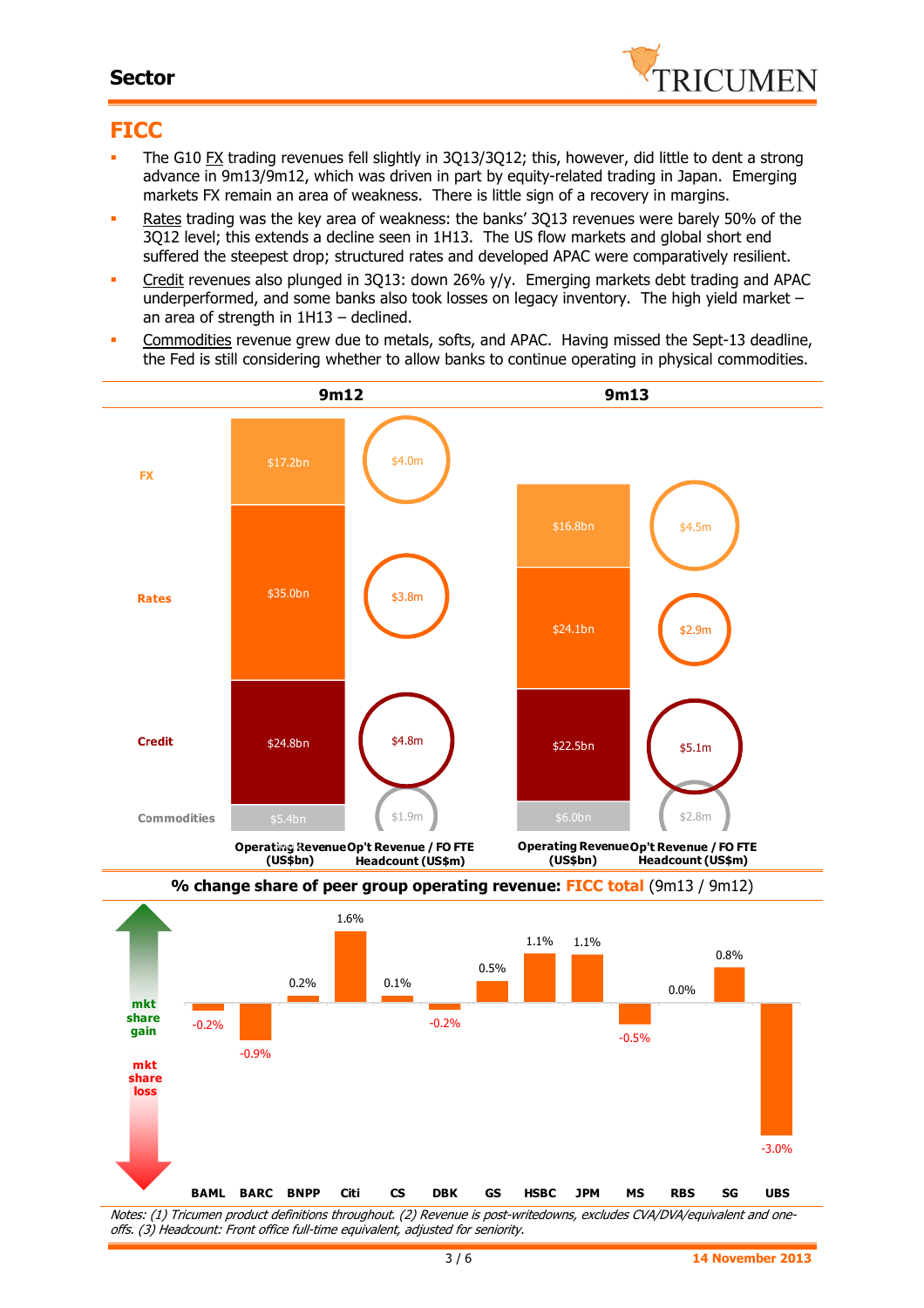### **Sector**



## **Equities**

- Cash equity year-on-year revenue growth in 9m13 was largely due to increased Asian volume. In late 3Q13, Japanese trading began to retreat to historical levels after the stellar 1H13.
- Equity derivatives grew strongly during 9m13/9m12, largely thanks to index option trading in the US and APAC (the latter also recording a strong growth in single stock trading). Globally, structured equity derivatives fared well; the strongest growth was seen in the US as the trend in retail structured products turned away from fixed income based to equity-based products. Institutional use of lightly structured equities continues to grow in Europe and APAC.
- **Prime services posted a modest year-on-year growth, revenue benefiting from increased** securities lending/financing revenues and - to a lesser extent - growing client balances at hedge funds.





Notes: (1) Tricumen product definitions throughout. (2) Revenue is post-writedowns, excludes CVA/DVA/equivalent and oneoffs. (3) Headcount: Front office full-time equivalent, adjusted for seniority.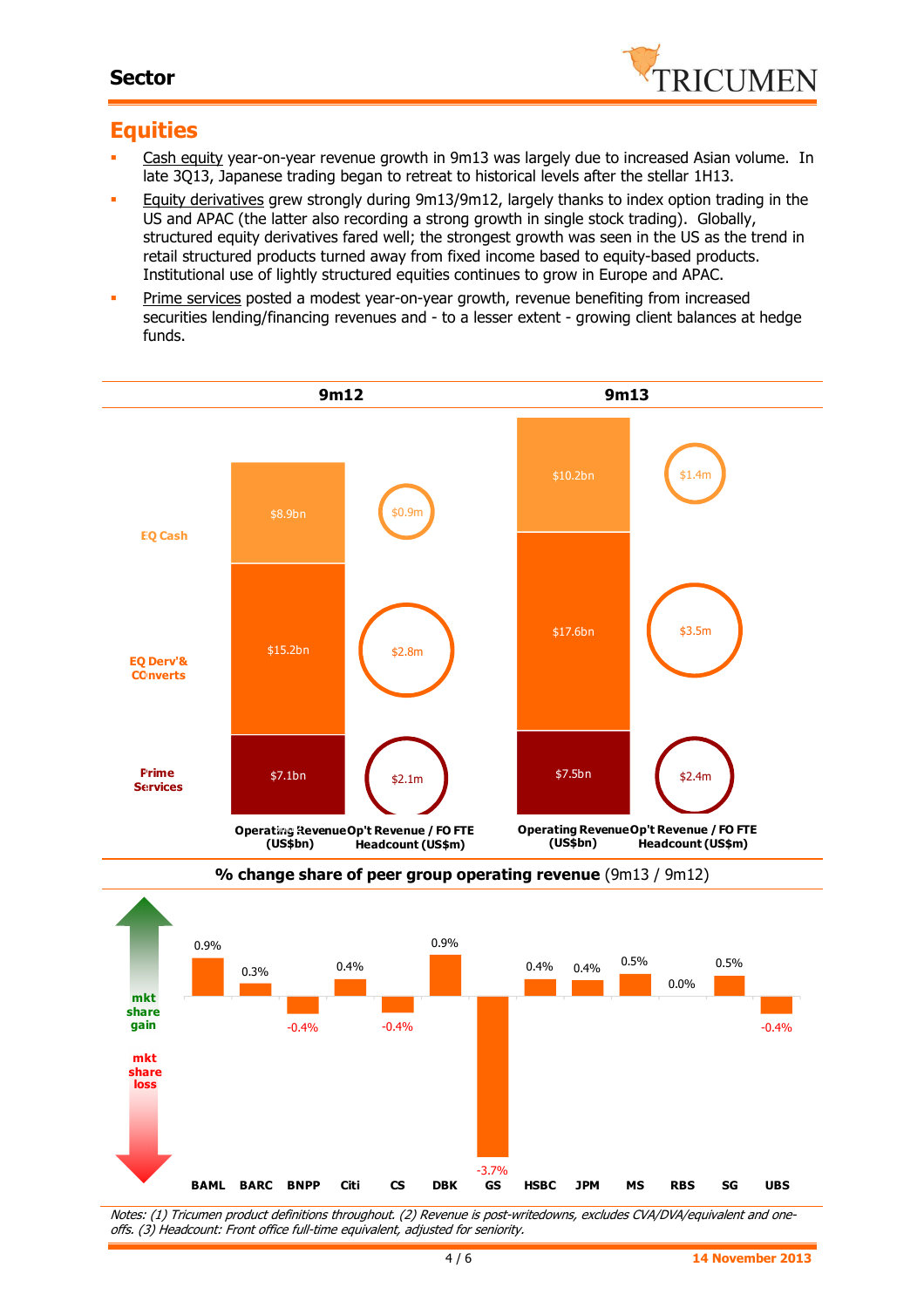

#### **Product Revenue: Momentum\***

**3Q13/3Q12** (TRIC product definitions, post-writedowns, % change, Global Level 1)

|                       | <b>BAML</b>   | <b>BARC</b> | <b>BNPP</b> | Citi | CS  | <b>DBK</b> | GS | <b>HSBC</b>             | <b>JPM</b> | <b>MS</b> | <b>RBS</b> | SG  | <b>UBS</b> | <b>Top 25%</b> | Bottom 25% |
|-----------------------|---------------|-------------|-------------|------|-----|------------|----|-------------------------|------------|-----------|------------|-----|------------|----------------|------------|
| Total capital markets | ⇨             | ⇨           | ⇨           | ⊕    | ⇨   | ⊕          | ⊕  | ⇩                       | ⇧          | ⇧         | ⇩          | ⇧   | ⊕          | $+0\%$         | $-19%$     |
| Primary               | ⊕             | ⇧           | ⇧           | ⇩    | ⊕   | ⇨          | ⇩  | ⇩                       | ⇨          | ⇨         | ⇩          | ⇧   | ⇨          | $+14%$         | $-10%$     |
| <b>DCM Bonds</b>      | ⇩             | ⊕           | ⇧           | ⇩    | ⇨   | ⇧          | ⇨  | ⊕                       | ⊕          | ⇨         | ⇧          | ⊕   | ⇨          | $+5%$          | $-12%$     |
| DCM Loans             | ⇨             | ⊕           | ⇨           | ⇩    | ⇮   | ⇧          | ⊕  | ⇨                       | ⇨          | ⇧         | ⊕          | ⊕   | ⊕          | $+57%$         | $+1%$      |
| Securitisation        | ⇩             | ✿           | ⇧           | ⇩    | ⊕   | ⇨          | ⇨  | ⊕                       | ⇧          | ⇨         | ⊕          | ⊕   | N/M        | $+4%$          | $-44%$     |
| <b>ECM</b>            | ⊕             | ⊕           | ⇩           | ⇧    | ⊕   | ⇨          | ⇮  | ⊕                       | ⇧          | ⇨         | N/M        | ⇩   | ⇨          | $+19%$         | $-26%$     |
| M&A / Advisory        | ⇨             | ⇑           | ⇑           | ⇨    | ⇩   | ⇨          | ⊕  | ⊕                       | ⇩          | ⇩         | N/M        | ⇧   | ⊕          | $+18%$         | $-19%$     |
| Secondary             | ⇨             | ⊕           | ⇨           | ⇩    | ⇮   | ⊕          | ⇩  | $\overline{\mathbf{v}}$ | ⇨          | ⇨         | ⇧          | ⇧   | ⊕          | $-3%$          | $-22%$     |
| <b>FX</b>             | ⇨             | ⊕           | ⇨           | ⇨    | 合   | ⊕          | ⇩  | ⊕                       | ⇨          | ⊕         | 合          | 合   | ⊕          | $-3%$          | $-31%$     |
| Rates                 | ⇨             | ⇨           | ⇩           | ⇨    | ⊕   | ⇨          | ⊕  | ⊕                       | ⇧          | ⊕         | ⇑          | ⇧   | ⇩          | $-42%$         | $-62%$     |
| Credit                | ⇨             | J           | ⇧           | ⇨    | ⇮   | ⇩          | ⊕  | ⊕                       | ⇨          | ⇨         | ⊕          | ⇧   | ⇩          | $-7%$          | $-35%$     |
| Commodities           | $\Rightarrow$ | ⇨           | ⇨           | ⇑    | N/M | ⇩          | ⇑  | ⊕                       | ⊕          | ⇑         | N/M        | ⇩   | ⊕          | $+52%$         | $-26%$     |
| EQ Cash               | ⇨             | ⊕           | ⇩           | ⇨    | ⇮   | ⇩          | ⊕  | ⊕                       | ⇮          | ⇧         | N/M        | ⇩   | ⇨          | $+32%$         | $+3%$      |
| EQ Derv & Converts    | ⇨             | ⊕           | ⇩           | ⇨    | ⊕   | ⇩          | ⇩  | ⇨                       | ⇨          | 合         | ⇧          | ⇧   | ⊕          | $+47%$         | $+14%$     |
| <b>Prime Services</b> | ⇑             | ⇨           | ⇩           | ⇨    | ⇧   | ⇑          | ⇩  | ⇩                       | ⇩          | ⊕         | N/M        | ⇩   | ⇨          | $+16%$         | $-2%$      |
| Prop Trading          | N/M           | ⊕           | ⇨           | N/M  | ⊕   | N/M        | ⊕  | ⇨                       | ⇧          | N/M       | N/M        | ⇧   | N/M        | $+2%$          | $-52%$     |
| Principal Inv         | N/M           | N/M         | N/M         | ⇩    | ⇨   | $\hat{v}$  | ⊕  | ⊕                       | N/M        | ⇑         | N/M        | N/M | N/M        | $+184%$        | $+5%$      |

| 9m13/9m12 (TRIC product definitions, post-writedowns, % change, Global Level 1) |             |             |             |      |           |            |    |             |            |           |            |     |                         |                |            |
|---------------------------------------------------------------------------------|-------------|-------------|-------------|------|-----------|------------|----|-------------|------------|-----------|------------|-----|-------------------------|----------------|------------|
|                                                                                 | <b>BAML</b> | <b>BARC</b> | <b>BNPP</b> | Citi | <b>CS</b> | <b>DBK</b> | GS | <b>HSBC</b> | <b>JPM</b> | <b>MS</b> | <b>RBS</b> | SG  | <b>UBS</b>              | <b>Top 25%</b> | Bottom 25% |
| Total capital markets                                                           | ⊕           | ⇨           | ⊕           | ⇧    | ⇨         | ⊕          | ⊕  | ⇨           | ⇨          | ⇧         | ⇩          | ⇑   | ⊕                       | $+3%$          | $-7%$      |
| Primary                                                                         | ⇨           | ⇧           | ⊕           | ⇩    | ⊕         | ⇩          | ⇨  | ⊕           | ⇨          | ⇨         | ⊕          | ⇧   | ⇧                       | $+21%$         | $+7%$      |
| <b>DCM Bonds</b>                                                                | ⇨           | ⊕           | ⊕           | ⇩    | ⇩         | ⇧          | ⇨  | ⇧           | ⇨          | ⊕         | ⊕          | ⇧   | ⇨                       | $+36%$         | $+7%$      |
| <b>DCM Loans</b>                                                                | ⇨           | ⊕           | ⊕           | ⇩    | 仆         | ⊕          | ⇨  | 仆           | ⇨          | ⇧         | ⇩          | ⊕   | $\Rightarrow$           | $+45%$         | $+3%$      |
| Securitisation                                                                  | ⇑           | ⇧           | ⊕           | ⇨    | ⇨         | ⇩          | ⇩  | ⊕           | ⇧          | ⇨         | ⊕          | N/M | N/M                     | $+17%$         | $-22%$     |
| ECM                                                                             | ⇩           | ⇩           | ⇩           | ⇑    | ⇨         | ⇨          | 仆  | ⊕           | ⇨          | ⊕         | N/M        | ⇩   | ⇑                       | $+41%$         | $+10%$     |
| M&A / Advisory                                                                  | ⇨           | ⇧           | ⇑           | ⇮    | ⇩         | ⇩          | ⇨  | ⇩           | ⇩          | ⇨         | N/M        | ⇩   | ⊕                       | $+5%$          | $-13%$     |
| Secondary                                                                       | ⇨           | ⊕           | ⊕           | ⇧    | ⇨         | ⊕          | ⊕  | ⇧           | ⇨          | ⇨         | ⊕          | ⇧   | ⊕                       | $-3%$          | $-12%$     |
| <b>FX</b>                                                                       | ⇨           | ⇩           | ⇨           | ⇧    | ⇩         | ⇨          | ⇩  | ⇧           | ⇨          | ⊕         | ⇧          | ⊕   | ⊕                       | $-1%$          | $-12%$     |
| Rates                                                                           | ⇨           | ⊕           | ⇧           | ⇨    | ⊕         | ⇨          | ⊕  | ⇨           | ⇑          | ⇩         | ⇩          | ✿   | ⊕                       | $-17%$         | $-51%$     |
| Credit                                                                          | ⊕           | ⊕           | ⇩           | ⇨    | ⇨         | ⊕          | ⇨  | 企           | ⇨          | ⇧         | ⇩          | N/M | ⊕                       | $+17%$         | $-18%$     |
| Commodities                                                                     | ⇩           | ⇩           | ⇩           | ⇧    | ⊕         | ⊕          | ⇑  | ⇨           | ⇩          | ⇮         | N/M        | ⇨   | ⇨                       | $+21%$         | $-14%$     |
| EQ Cash                                                                         | ⇨           | ⇧           | ⊕           | ⇨    | ⇑         | ⇨          | ⊕  | ⇩           | ⇩          | ⊕         | N/M        | ⊕   | ⇑                       | $+23%$         | $+12%$     |
| EQ Derv&Conv't                                                                  | ⇨           | ⊕           | ⊕           | ⇨    | ⊕         | ⇑          | ⊕  | 11          | ⊕          | ⇨         | ⇧          | ⇨   | $\overline{\mathbf{u}}$ | $+33%$         | $+4%$      |
| <b>Prime Services</b>                                                           | ⇑           | ⇧           | ⊕           | ⊕    | ⇨         | ⇑          | ⇩  | ⇩           | ⊕          | ⇨         | N/M        | ⊕   | ⇨                       | $+7%$          | $+3%$      |
| Prop Trading                                                                    | N/M         | ⊕           | ⇨           | N/M  | ⇨         | N/M        | ⊕  | ⇑           | ⇩          | N/M       | N/M        | ⇮   | N/M                     | $-32%$         | $-41%$     |
| Principal Inv                                                                   | N/M         | ⇑           | N/M         | ⊕    | ⇩         | ⇨          | ⇩  | ⇨           | N/M        | ⇑         | N/M        | N/M | N/M                     | $+179%$        | $+4%$      |

Source: Tricumen analysis. \* Arrows show % change in revenue vs peers. Up-/down-arrows: top-/bottom-quartile. One-off and extraordinary items, as described in the Company Section, are excluded.